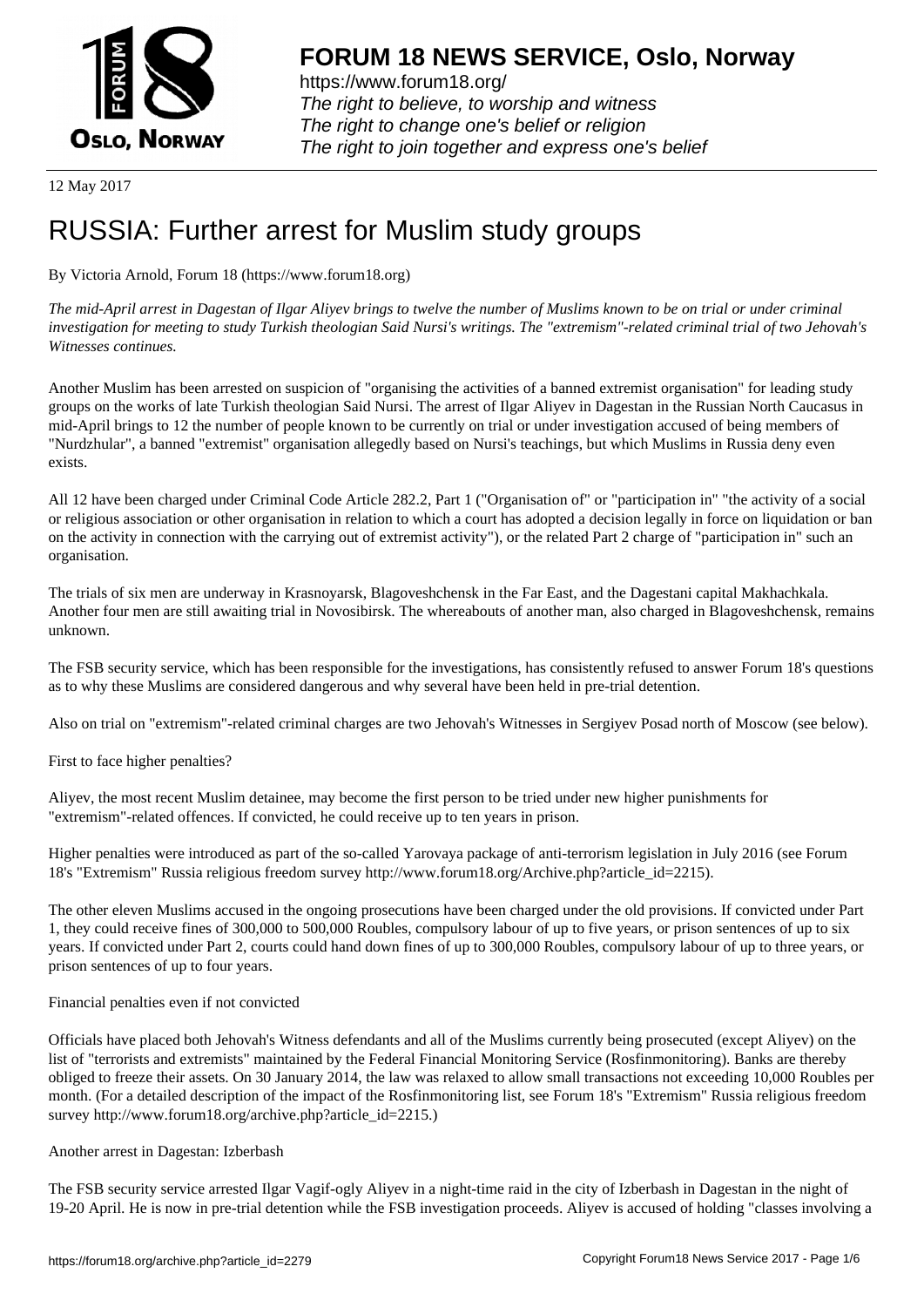RIA Dagestan on 21 April, "within the framework of which extremist literature was disseminated and studied".

Edited footage of the raid, published by RIA Dagestan, shows armed and masked personnel in camouflage gear entering a residential compound. Several civilians are then shown lying face down on the floor while officers search the property and gather mobile devices and books. Video close-ups show that the books include a Russian-Turkish dictionary, various Nursi texts in Turkish, and Russian translations of "A Guide for Youth" and "Faith and Man" from the Risale-i Nur collection. Both of the latter appear on the Justice Ministry's Federal List of Extremist Materials.

Since Aliyev's alleged offence appears to have taken place since 20 July 2016, when the Yarovaya package's amendments to the Criminal Code came into force, it is likely that he will be charged under the latest version of Article 282.2, Part 1 ("Organisation of the activity of a social or religious association or other organisation in relation to which a court has adopted a decision legally in force on liquidation or ban on the activity in connection with the carrying out of extremist activity"). This sets out the following penalties: a fine of 400,000 to 800,000 Roubles or 2 to 4 years' income; or 6 to 10 years' imprisonment with a ban on working in particular occupations of up to 10 years and restrictions on freedom for 1 to 2 years.

Aliyev has been ordered to be detained for two months, Imam Ilhom Merazhov, who has been following the case, told Forum 18 on 2 May. Since Izberbash, where Aliyev lives and where he was arrested, does not have pre-trial detention facilities, he has been sent to Makhachkala. His prison address is:

367012 Respublika Dagestan

Makhachkala

ulitsa Levina 45

Sledstvenny Izolyator No. 1

Russia

Forum 18 reached the investigation prison by telephone on 12 May to ask whether Aliyev was permitted to pray and have access to religious literature while in detention. A spokeswoman directed Forum 18 to another number, but when Forum 18 called this and mentioned Aliyev's name, the phone was immediately put down.

Aliyev's lawyer, Magomedrasul Zapirov, told Forum 18 on 12 May that the prison authorities impose no prohibition on praying. He added that Aliyev has access to the Koran (in particular editions) and other religious literature (although this is censored).

Aliyev is the fourth Muslim in Dagestan known to have been charged with involvement in "Nurdzhular" since the beginning of 2016. The others are already on trial (see below).

According to their case file, Aliyev was among those who visited the house in Makhachkala where they allegedly held meetings to discuss Nursi's works. He does not, however, appear to be formally involved in their case. As of 12 April, his name has not been added to the published Rosfinmonitoring list of terrorists and extremists.

Forum 18 wrote to the Dagestan FSB early in the Makhachkala working day of 10 May, asking why Aliyev was considered dangerous and when and where his case is likely to come to court. Forum 18 had received no reply as of the middle of the Makhachkala working day of 12 May.

Lawyer Zapirov told Forum 18 that it is too early to say where Aliyev will be tried - Izberbash or Makhachkala. He added that his client, who was born in Azerbaijan but has Russian citizenship, "loves Russia": "He does not dispute that he read some books, but he denies that he worked against Russia".

### Makhachkala Nursi trial

Three other Muslims from Dagestan who read Nursi's works are already on trial in the capital Makhachkala. Ziyavdin Badirsoltanovich Dapayev (born 12 May 1982) and brothers Sukhrab Abdulgamidovich Kaltuyev (born 13 November 1981) and Artur Abdulgamidovich Kaltuyev (born 15 June 1986) are all facing charges under Criminal Code Article 282.2, Part 1, for allegedly organising a "Nurdzhular cell".

They have had five full hearings so far before Judge Magomed Nasrutdinov at Makhachkala's Lenin District Court, with the latest on 12 May, their lawyer Murtazali Barkayev told Forum 18. It is unlikely that there will be a verdict soon, Barkayev added.

Dapayev has been detained in Makhachkala's Investigation Prison No. 1 since March 2016, when 14 Muslims were arrested in a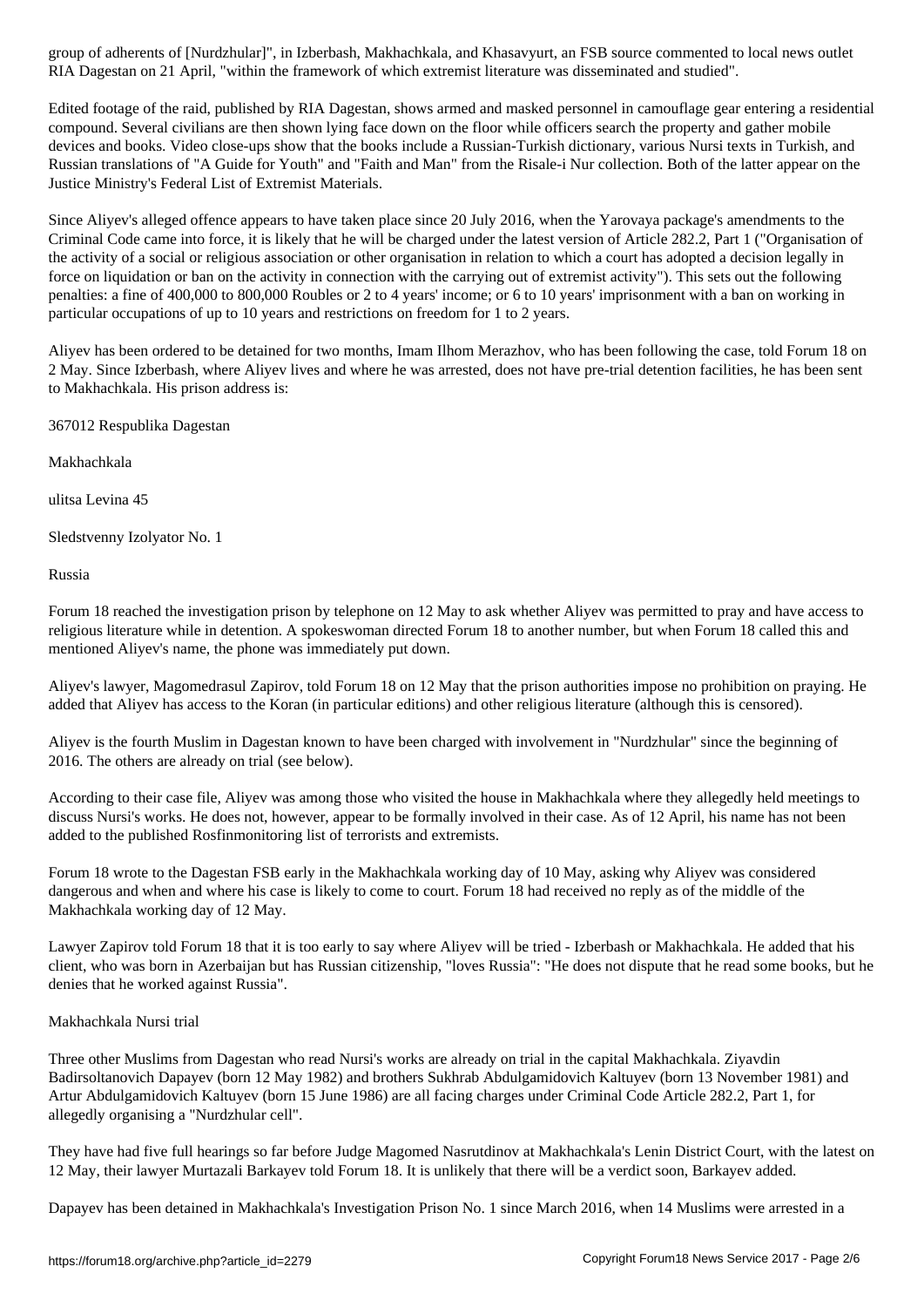http://www.forumlar.com/article\_id=21660. FSB of books, as well as phones and computers of books, as  $\rho$ from suspects' homes. The Kaltuyev brothers remain under travel restrictions. All three men appear on the Rosfinmonitoring list of "terrorists and extremists".

The FSB submitted their case file to the Dagestan Prosecutor's Office on 4 March. The case materials, seen by Forum 18, include numerous witness statements, expert analysis of audio surveillance of the men's meetings, and inventories of confiscated materials from defendants' and witnesses' homes (currently in FSB storage), including texts by Nursi which appear on the Federal List, as well as passports, laptops and mobiles.

Investigators note Dapayev's previous conviction under Criminal Code Article 282.2, Part 1 ("Organisation of the activity of a social or religious association or other organisation in relation to which a court has adopted a decision legally in force on liquidation or ban on the activity in connection with the carrying out of extremist activity") (which came into force on 15 November 2011) and claim that he persisted in his involvement with "Nurdzhular" while his three-year suspended sentence (with two years' probation) was in effect, "not standing on the path to reform, knowing the criminal nature and public danger of his actions". Dapayev's "particularly active role in the commission of crime" is cited as an aggravating factor in his case.

Dapayev and the Kaltuyev brothers are accused of organising "Nurdzhular" activities in Makhachkala, Khasavyurt, and Astrakhan between November 2011 and March 2016, setting up "house madrassahs" for the study of Nursi's "Risale-i Nur" collection. The aim of their gatherings was "the selection of candidates to join this prohibited association from among Muslim citizens, by means of their ideological cultivation".

Dapayev's own statement describes how he held twice-weekly gatherings in his Makhachkala flat, where he lived with Sukhrab Kaltuyev. At these gatherings they would read and discuss a book by Nursi and drink tea "in a friendly atmosphere" before evening prayers.

All three men began studying Nursi's writings several years before any of them were banned. They have all refused to recognise their guilt in engaging in "extremist" activity, according to the case file, but do not deny regularly reading and discussing Nursi's works.

This is the second time Dapayev has been charged with "extremist activity" for studying Nursi's works. In May 2011, he received a three-year suspended sentence, which was upheld on appeal, and the court decided that books belonging to him should be destroyed (see F18News 21 June 2011 http://www.forum18.org/archive.php?article\_id=1582).

After Dapayev challenged the destruction ruling, some books were returned, but up to 70 copies of Nursi's writings in translation were again ordered to be destroyed (see F18News 21 March 2012 http://www.forum18.org/archive.php?article\_id=1682).

### Krasnoyarsk trials begin

The trials of two Muslim men accused of involvement in "Nurdzhular" have begun in Krasnoyarsk. Andrei Nikolayevich Dedkov's first hearing at the city's Soviet District Court has been delayed twice (on 18 April and 10 May), and he will next appear on 23 June, according to the court website. Andrei Gennadyevich Rekst appeared for the first time at the city's Sverdlovsk District Court on 4 May, but this, too, has been delayed until 31 May.

This is the third time Dedkov (born 16 June 1979) has been prosecuted under Criminal Code Article 282.2, Part 1, for organising gatherings of Muslims to study the writings of Said Nursi. During the investigation period of the current case, he was held in pre-trial detention for almost a year (until 3 March 2017), before being placed under travel restrictions ahead of his trial.

Rekst (born 14 March 1994) was charged at the same time as Dedkov under Criminal Code Article 282.2, Part 2, for participating in the gatherings. He is currently free on bail.

Prosecutors are also seeking to have religious literature seized from Rekst's home declared "extremist". At the first hearing at Sverdlovsk District Court on 25 April, Sergei Mikhailov, representative of the publisher Sözler, argued that the prosecutors' suit is based on flawed expert analysis, in which an independent specialist had found "a multitude of errors". This dispute between publisher and prosecutor can only be resolved with the carrying out of fresh expert analysis, Mikhailov told Forum 18 on 29 April. Judge Natalya Bogdevich will decide on the matter on 26 May.

FSB security service officials confiscated the books in question during a search of Rekst's flat in March 2016. FSB-appointed "experts", who also examined surveillance recordings of several Muslims' conversations in Krasnoyarsk over much of 2015, determined that Rekst possessed "some titles in a quantity greater than necessary for personal use, which indicates the possibility of spreading the ideas of the teachings of Said Nursi" (see F18News 1 February 2017 http://www.forum18.org/archive.php?article\_id=2251).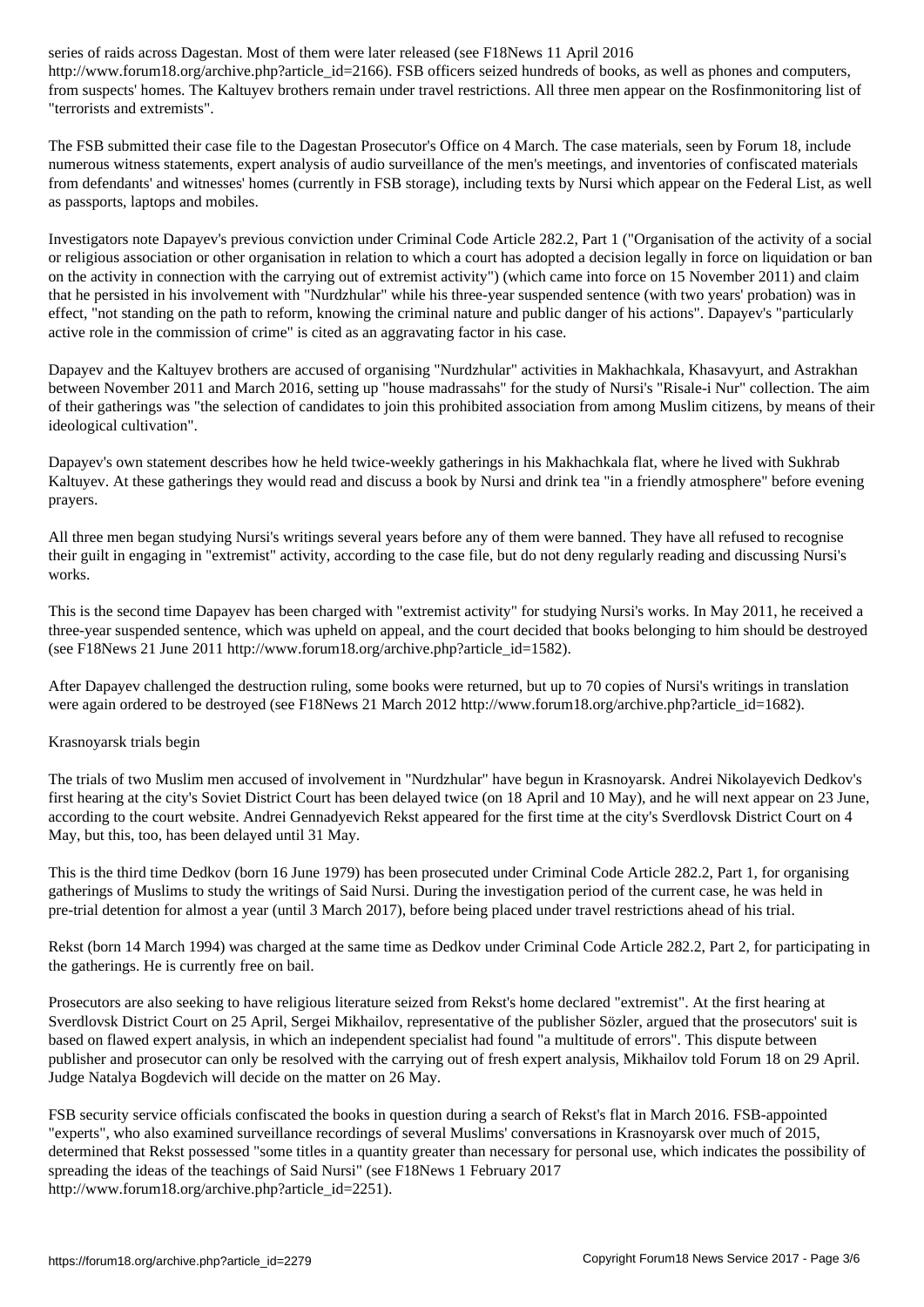Blagoveshchensk trial continues

The trial of Muslim Yevgeny Lvovich Kim (born 5 October 1974) continues at Blagoveshchensk City Court before Judge Aleksei Salnikov. He has undergone fourteen hearings so far, the latest on 3 and 11 May.

The judge has begun reviewing video footage from hidden cameras which the FSB security service placed in Kim's home, a fellow Muslim who reads Nursi's works told Forum 18 on 29 April. The next hearings are due on 18 and 19 May, when the FSB-appointed "experts" who provided analysis of religious literature seized from Kim's flat will testify by video link.

These "experts" are: Vyacheslav Kudashov, head of the philosophy department, Siberian Federal University; Tatyana Izluchenko, senior philosophy lecturer specialising in religious studies, Siberian Federal University; Irina Malanchuk, psychology lecturer, Krasnoyarsk State Pedagogical University; and Alla Kipchatova, linguistics lecturer, Krasnoyarsk State Pedagogical University.

Kudashov and Izluchenko were also employed to examine seized religious literature, social media accounts, and the contents of covert surveillance recordings in the case against Andrei Rekst and Andrei Dedkov in Krasnoyarsk (see F18News 1 February 2017 http://www.forum18.org/archive.php?article\_id=2251).

Kudashov has previously produced "expert analyses" that led to some Jehovah's Witness texts being banned nationwide as "extremist" in January 2013, for "a negative evaluation of traditional Christianity and its religious leaders" (see F18News 27 March 2013 http://www.forum18.org/archive.php?article\_id=1818).

According to the formal charges, seen by Forum 18, Kim "systematically organised the carrying out of religious gatherings, united by one theme – the study of the works of Said Nursi, which are the foundation of the ideology of the international religious organisation Nurdzhular, which threatens inter-ethnic and inter-confessional stability in society and the territorial integrity of the state". The FSB's case file nevertheless notes that Kim refused to admit any guilt throughout the investigation, does not recognise the existence of "Nurdzhular", and does not consider himself a member.

Kim has also been charged under Criminal Code Article 282, Part 1 ("actions aimed at the incitement of hatred or enmity, as well as humiliation of a person or group", based on gender, race, nationality, language, origin, attitude to religion, or social group). This additional charge is unusual for a Nursi-related case; Forum 18 knows of only two other individuals who read Nursi's writings who have been taken to court for this alleged offence since the works began to be banned in 2007 (see F18News 14 October 2011 http://www.forum18.org/archive.php?article\_id=1625).

Kim and several friends were detained and interrogated after an armed FSB unit raided Kim's flat on 26 December 2015, during a gathering to celebrate the birthday of the Muslim Prophet Mohammed (see F18News 21 January 2016 http://www.forum18.org/archive.php?article\_id=2141). All but Kim were later released.

Kim's friend Anton Pavlovich Starodubtsev (born 4 April 1980) has also been charged under Criminal Code Article 282.2, Part 2 ("Participation in the activity of a social or religious association or other organisation in relation to which a court has adopted a decision legally in force on liquidation or ban on the activity in connection with the carrying out of extremist activity"), but his whereabouts remain unknown. After their initial detention, Starodubtsev complained of the treatment they received during both arrest and questioning, including threats and attempted blackmail, and has categorically denied any involvement in "extremist" activity (see F18News 11 April 2016 http://www.forum18.org/archive.php?article\_id=2166).

Both Kim and Starodubtsev have been added to the Rosfinmonitoring list of "terrorists and extremists".

## Novosibirsk investigation still ongoing

The FSB investigation of Komil Olimovich Odilov (born 18 August 1975) and three other Muslims in Novosibirsk, due to end on 2 May, was extended for a further month, Odilov's lawyer Yuliya Zhemchugova told Forum 18 from Novosibirsk on 12 May. She added that she and her client had not yet been sent the case materials. The case is likely to be heard at the city's October District Court.

The four men have now been under investigation for seventeen months, Forum 18 notes. During this time, Odilov was held in pre-trial detention for nine months, before he was released and placed under travel restrictions in early September 2016. Two of his fellow defendants – Uralbek Karaguzinov (born 21 July 1954) and Mirsultan Takhir-ogly Nasirov (born 8 October 1997) – are also under travel restrictions. The whereabouts of the third, Timur Muzafarovich Atadzhanov (born 21 April 1988), remain unknown. He has been added to the federal wanted list.

Prosecutors have charged Odilov under Criminal Code Article 282.2, Part 1 for the alleged "organisation" of a "Nurdzhular" cell. Karaguzinov, Nasirov, and Atadzhanov have been charged under Criminal Code Article 282.2, Part 2, for alleged "participation" in a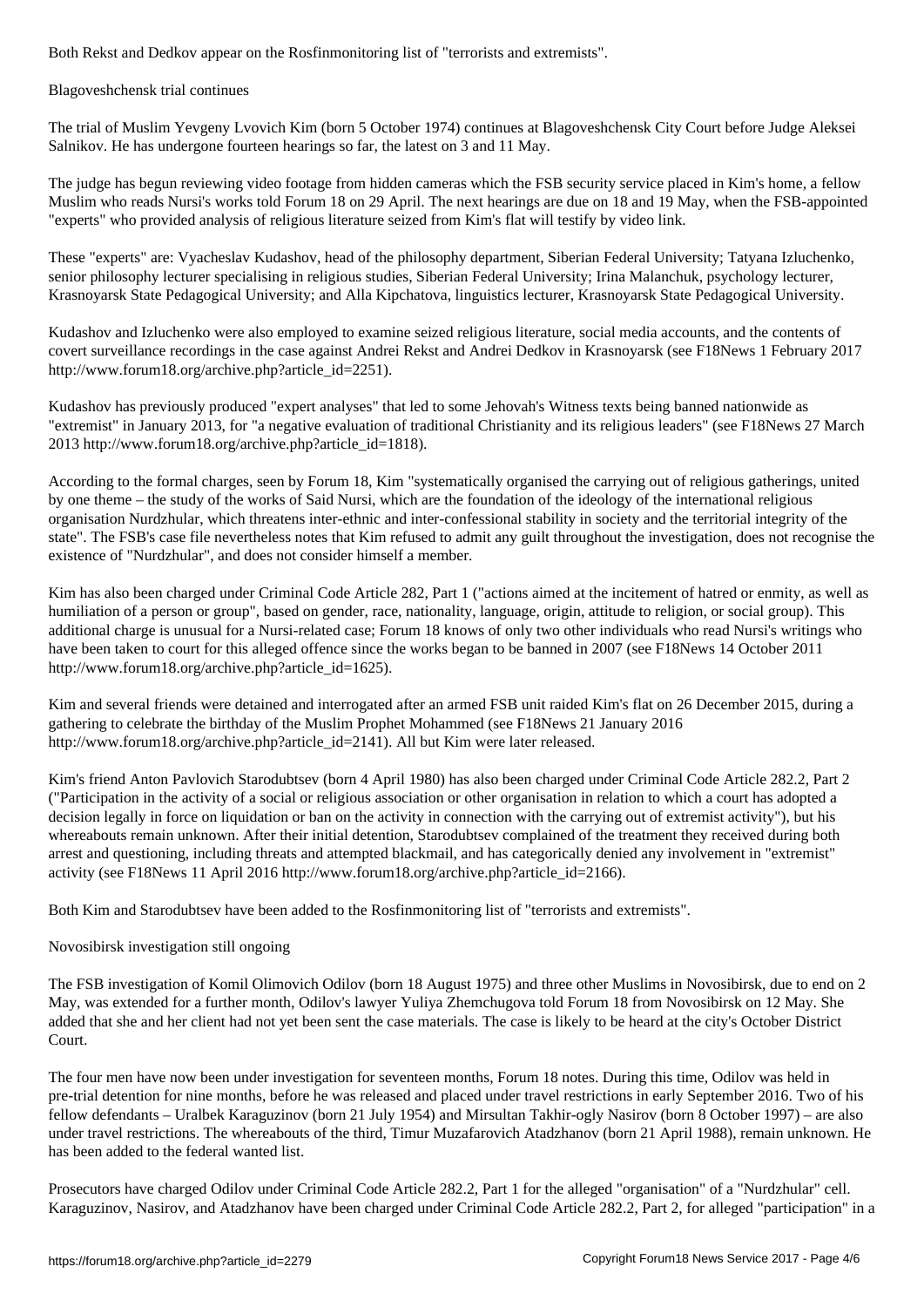Odilov, Karaguzinov, Nasirov and Atadzhanov were among nine Muslims originally detained by the FSB security service at an Azerbaijani cafe in Novosibirsk on the night of 5 December 2015 (see F18News 29 June 2016 http://www.forum18.org/archive.php?article\_id=2193). Most were released the next morning after questioning, but officers searched their homes and confiscated copies of Nursi's books from Odilov's flat, along with his computer and phone.

All four men appear on the Rosfinmonitoring list of "terrorists and extremists".

Jehovah's Witness trial delayed again

The "extremism" trial in Sergiyev Posad near Moscow of Jehovah's Witnesses Vyacheslav Yuryevich Stepanov (born 20 March 1977) and Andrei Petrovich Sivak (born 28 March 1974) was delayed on 4 May for the tenth time since Judge Lidiya Baranova ordered further expert analysis to be carried out in November 2016. The next hearing is due on 15 May, according to the website of Sergiyev Posad City Court.

Sivak and Stepanov have been charged under Criminal Code Article 282, Part 2 ("Actions directed at the incitement of hatred [nenavist] or enmity [vrazhda], as well as the humiliation of an individual or group of persons on the basis of sex, race, nationality, language, origin, attitude to religion, or social group"), with inciting religious hatred (see F18News 26 January 2017 http://forum18.org/archive.php?article\_id=2250).

Russia's Supreme Court's ruled on 20 April that the Jehovah's Witnesses' Administrative Centre, their main body in Russia, should be liquidated as an "extremist" organisation (see F18News 20 April 2017 http://www.forum18.org/archive.php?article\_id=2274).

It is unclear how the Supreme Court's liquidation ruling may affect proceedings in Sergiyev Posad, although since the case against Sivak and Stepanov is based on alleged offences committed several years before the liquidation suit was lodged, it should have no bearing.

The two men were originally acquitted in March 2016, when Judge Yelena Aminova concluded that the religious gatherings they had organised had "an educational, discursive character" and that "views inherent in the religion are evaluated as true and correct, which is an integral important feature of religious discourse". In May 2016, however, Moscow Regional Court overturned Judge Aminova's ruling at the request of prosecutors, and sent the case back for re-examination.

Criminal Code Article 282, Part 2 ("Actions directed at the incitement of hatred [nenavist] or enmity [vrazhda], as well as the humiliation of an individual or group of persons on the basis of sex, race, nationality, language, origin, attitude to religion, or social group") b) by a person using their official position; c) by an organised group (of which Stepanov and Sivak are accused).

If found guilty, Stepanov and Sivak face a fine of up to 600,000 Roubles, up to 5 years' compulsory labour, or up to 6 years' imprisonment. They have already been added to the Rosfinmonitoring list of "terrorists and extremists". (END)

For more background see Forum 18's surveys of the general state of freedom of religion and belief in Russia at http://www.forum18.org/Archive.php?article\_id=2246, and of the dramatic decline in this freedom related to Russia's Extremism Law at http://www.forum18.org/Archive.php?article\_id=2215.

A personal commentary by Alexander Verkhovsky, Director of the SOVA Center for Information and Analysis http://www.sova-center.ru, about the systemic problems of Russian anti-extremism legislation, is at F18News 19 July 2010 http://www.forum18.org/Archive.php?article\_id=1468.

A personal commentary by Irina Budkina, Editor of the http://www.samstar.ucoz.ru Old Believer website, about continuing denial of equality to Russia's religious minorities, is at F18News 26 May 2005 http://www.forum18.org/Archive.php?article\_id=570.

More reports on freedom of thought, conscience and belief in Russia can be found at http://www.forum18.org/Archive.php?query=&religion=all&country=10.

A compilation of Organisation for Security and Co-operation in Europe (OSCE) freedom of religion or belief commitments can be found at http://www.forum18.org/Archive.php?article\_id=1351.

Follow us on Twitter @Forum\_18 (http://twitter.com/forum\_18)

Follow us on Facebook @Forum18NewsService (http://www.facebook.com/Forum18NewsService)

All Forum 18 text may be referred to, quoted from, or republished in full, if Forum 18 is credited as the source.